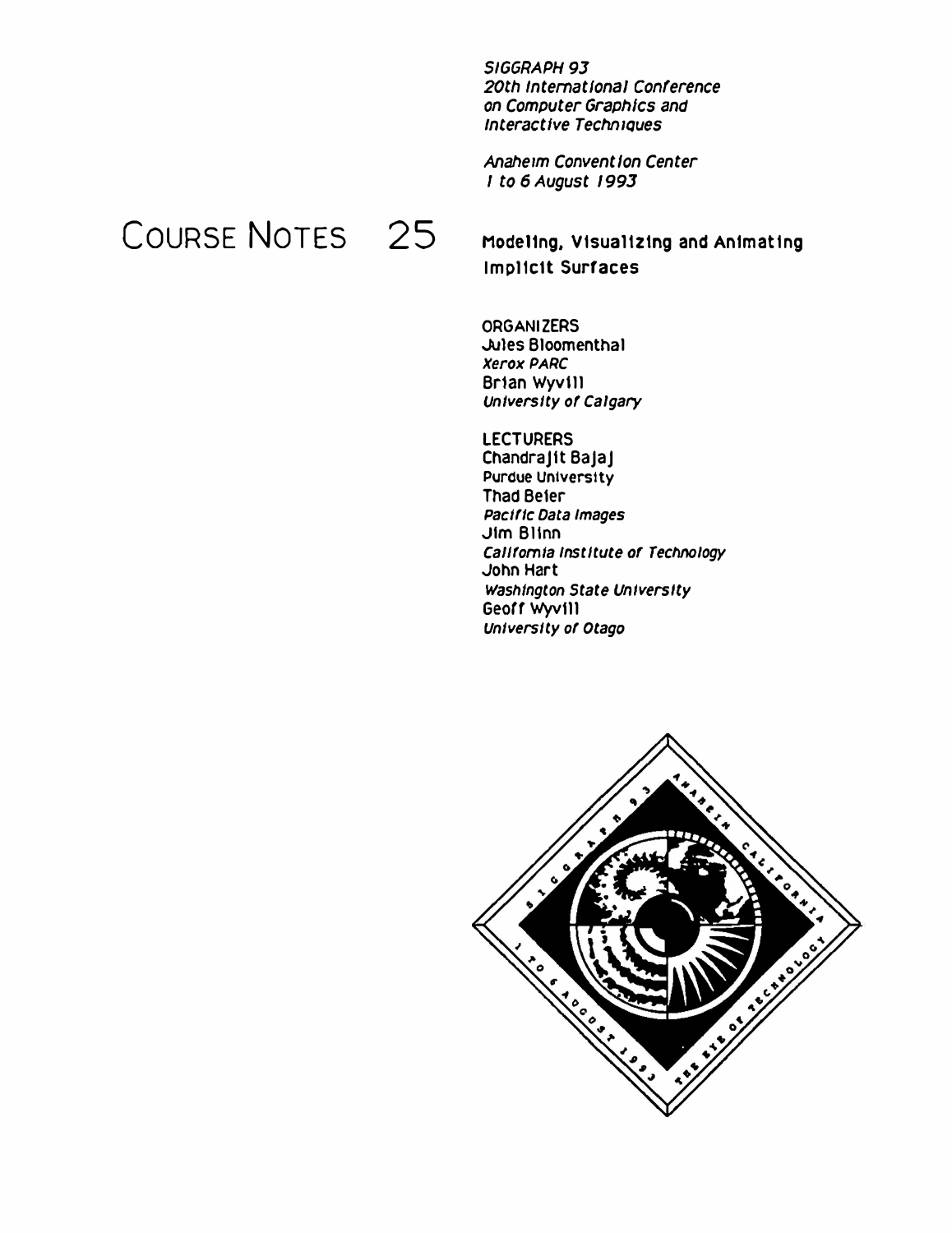#### Modeling, Visualizing, and Animating with Implicit Surfaces

Welcome to Modeling, Visualizing, and Animating with Implicit Surfaces

In this course we will survey implicit surfaces, discuss their usefulness, describe their advantages and disadvantages relative to other modeling techniques, and present the latest techniques for their design Until recently, implicit surfaces have received little attention, partly due to the difficulties of visualizing them interactively From the moment one realizes that it is easier to draw a circle with  $(r \cos \theta, r \sin \theta)$  than it is with  $(x^2 + y^2 = r^2)$ , one is slowly led away from the world of implicit surfaces

Welcome back'

Implicit surfaces are different from parametric surfaces the latter, in use in many commercial modeling systems, are familiar to most of the computer graphics community Implicit surfaces aren't necessarily less practical, they are simply different They require different techniques for their creation, modification and visualization and have different properties and applications from their parametric counterparts

The speakers in this course will discuss their current work in developing techniques to make implicit surfaces practical in modeling and animation By definition, implicit surfaces embrace an extremely large set of surfaces Undoubtedly, as they receive increased use in computer graphics, concepts will be developed that unify and distinguish various implicit forms We hope the variety of approaches, applications and results presented in this course will stimulate interest in this exciting branch of modeling

Brian Wyvill, *Calgary*, *Alberta* Jules Bloomenthal, *Palo Alto, Caltfomta* 1993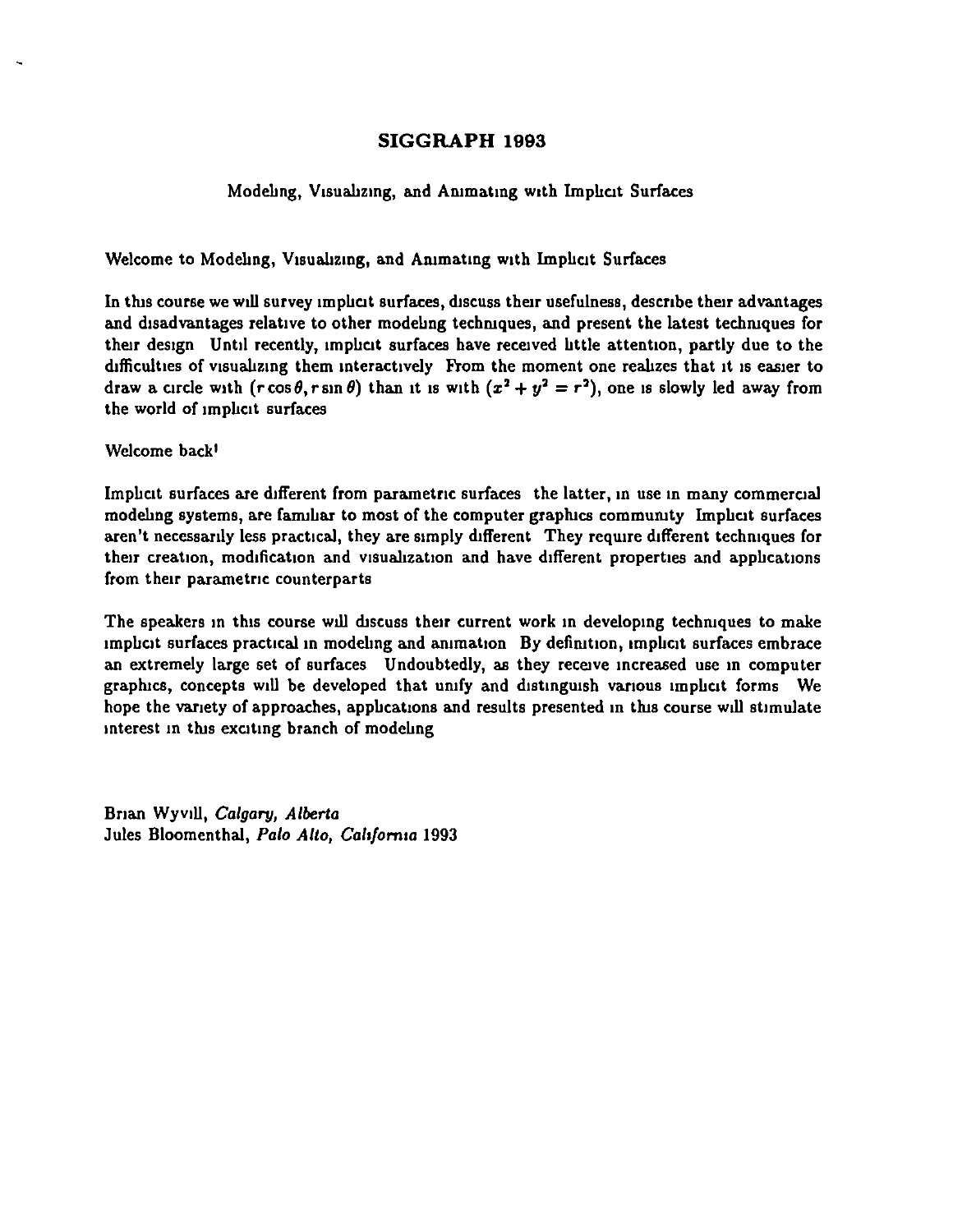## Modeling, Visualizing, and Animating with Implicit Surfaces

#### Speaker Biographies

Chandrant Bajaj, PhD Chandrant is a professor of Computer Science at Purdue University and directs the Collaborative Modeling Laboratory His group has developed a client/server, distributed and collaborative geometric design environment called SHASTRA, which allows multi user interactive modeling and visualization of algebraic surfaces in both implicit and parametric form

Thad Beier, MSc After graduating from Johns Hopkins University, Thad performed re search and animation at the New York Institute of Technology Computer Graphics Lab for five years He then conducted research and animation for eight years at Pacific Data Images, where he is R&D technical director

Jim Blinn, PhD Jim is a professor at the California Institute of Technology and promi nent contributor to Computer Graphics His many papers have greatly influenced Computer Graphics and are amongst the most cited works in the field Jim is a recent recipient of a pres tigious MacArthur Foundation grant for his work in educational computer graphics animation

Jules Bloomenthal, MSc Jules studied Computer Graphics at the University of Utah and subsequently conducted research at the New York Institute of Technology and Xerox P A R C He has published several papers on the use of implicit surfaces in modeling natural forms

John Hart, PhD John is an assistant professor at Washington State University He received his M S and Ph D through the Electronic Visualization Laboratory, University of Illinois at Chicago Although his graduate research focused on 3 D fractals, John is currently researching general implicit surface applications

Brian Wyvill PhD Brian is a professor at the University of Calgary where he leads the GraphicsJungle research group In addition to publishing several papers on modeling and animation, Brian has directed several animations (two shown at SIGGRAPH) that feature implicit surfaces

Geoff Wyvill, PhD Geoff is a senior lecturer at the University of Otago, New Zealand, and director of Animation Research Ltd His numerous computer graphics interests include CSG systems, high performance ray tracing, and the modeling of natural phenomena Geoff serves on the editorial board of The Visual Computer and the editorial board of Visualization and Computer Animation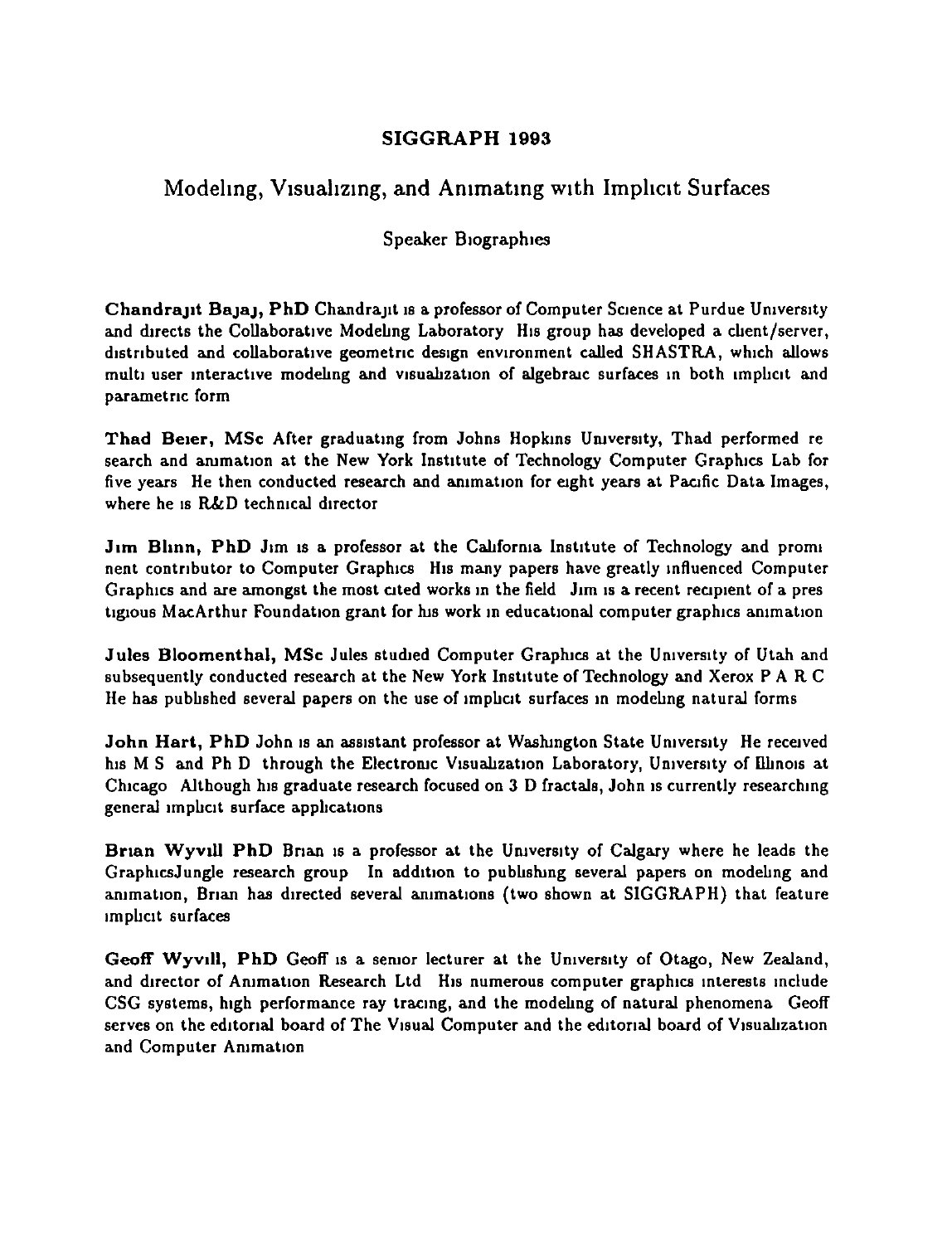## Modeling, Visualizing, and Animating with Implicit Surfaces

Course Schedule

| г каза посе ткат тке тика аге арргодинате      |                                           |
|------------------------------------------------|-------------------------------------------|
| <b>MORNING</b>                                 |                                           |
| Overview                                       |                                           |
| Modeling                                       |                                           |
| Speakers Blinn, Bloomenthal, Bajaj, G Wyvill   |                                           |
|                                                | Algebraic Surfaces (60 min)               |
|                                                | Skeletal Primitives and Blends (30 min)   |
|                                                | Implicit Patches (30 min)                 |
|                                                | Deformations (15 min)                     |
|                                                | Constructive Solid Geometry (30 min)      |
| <b>AFTERNOON</b>                               |                                           |
| Visualization                                  |                                           |
| Speakers B Wyvill, Bloomenthal, Hart, G Wyvill |                                           |
|                                                | General Tiling Techniques (30 min)        |
|                                                | Unusual Visualization Techniques (30 min) |
|                                                | Ray-tracing (30 min)                      |
|                                                | Texturing (30 min)                        |
| <b>Animation And Design Systems</b>            |                                           |
| Speakers B Wyvill, Beier                       |                                           |
|                                                | Modeling (30 min)                         |
|                                                | Commercial Applications (30 min)          |
| Demonstrations                                 |                                           |
| Speaker Beier                                  |                                           |
|                                                | Interactive Modeling System (30 min)      |

### Please note that the times are annoyimate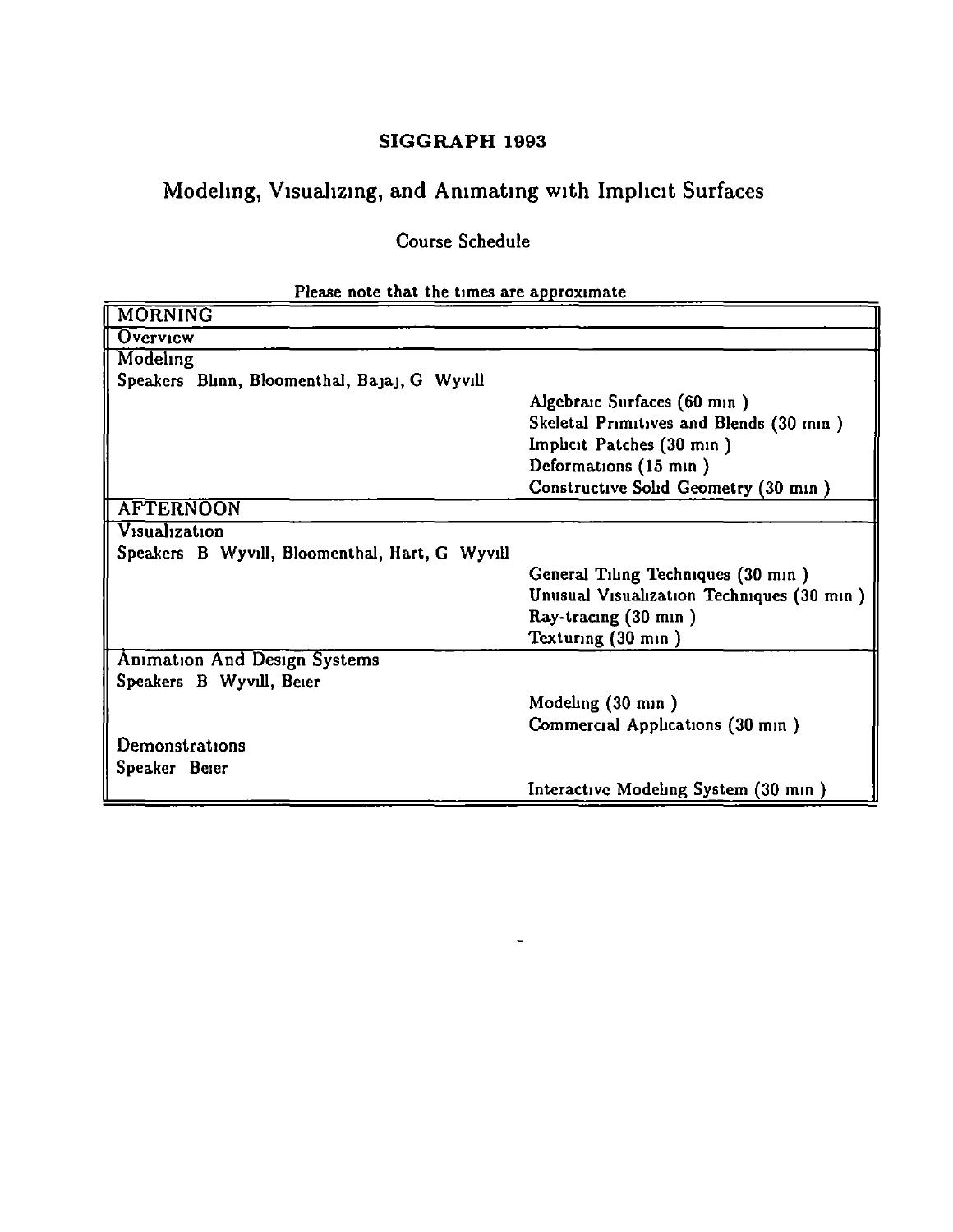## Modeling, Visualizing, and Animating with Implicit Surfaces

## Table of Contents

| $0l$ to          | 06             | Front Matter                                                                                                                                                                                                             |
|------------------|----------------|--------------------------------------------------------------------------------------------------------------------------------------------------------------------------------------------------------------------------|
| Modeling         |                |                                                                                                                                                                                                                          |
| $11$ to          | 122            | A Generalization of Algebraic Surface Drawing<br>by James Blinn<br>Transactions on Graphics, July 1982                                                                                                                   |
| 21 to            | 2 2 3          | The Algebraic Properties of Homogeneous Second Order Surfaces<br>by James Blinn<br>in Mathematics of Computer Graphics course notes, SIGGRAPH 1984<br>and in Modeling with Implicit Surfaces course notes, SIGGRAPH 1990 |
| 31 <sub>to</sub> | 3 15           | Implicit Algebraic Surfaces & Free Form Deformations<br>by Chanderjit Bajaj                                                                                                                                              |
| $41$ to          | 47             | Implicit Surfaces in CSG Systems<br>by Geoff Wyvill (unpublished)                                                                                                                                                        |
|                  | Polygonization |                                                                                                                                                                                                                          |
| 51 to            | 58             | Data Structure for Soft Objects<br>by G Wyvill, C McPheeters, and B Wyvill<br>The Visual Computer, August 1986                                                                                                           |
| $61$ to          | 6 20           | Polygonization of Implicit Surfaces<br>by Jules Bloomenthal<br>Computer Aided Geometric Design, November 1988                                                                                                            |
| 71 <sub>to</sub> | 7 15           | Evaluation of Imphet Surface Tilers<br>by P Ning and J Bloomenthal<br>Computer Graphics and Applications, to appear (1993)                                                                                               |
| 8 1 to           | 86             | Table Driven Polygonization<br>by B Wyvill and D Jevans (unpublished)                                                                                                                                                    |
| Blending         |                |                                                                                                                                                                                                                          |
| $91$ to          | 9 2 2          | Using Implicit Surfaces to Blend Arbitrary Solid Models<br>by Alyn Rockwood<br>Transactions on Graphics, October 1989                                                                                                    |
| 10 1 to 10 6     |                | <b>Convolution Surfaces</b><br>by J Bloomenthal and K Shoemake<br>SIGGRAPH '91                                                                                                                                           |
| $1111$ to $113$  |                | Hand Crafted<br>by Jules Bloomenthal<br>Proc of the 4th Annual Western Computer Graphics Symposium,<br>Banff, Alberta, April 1992                                                                                        |